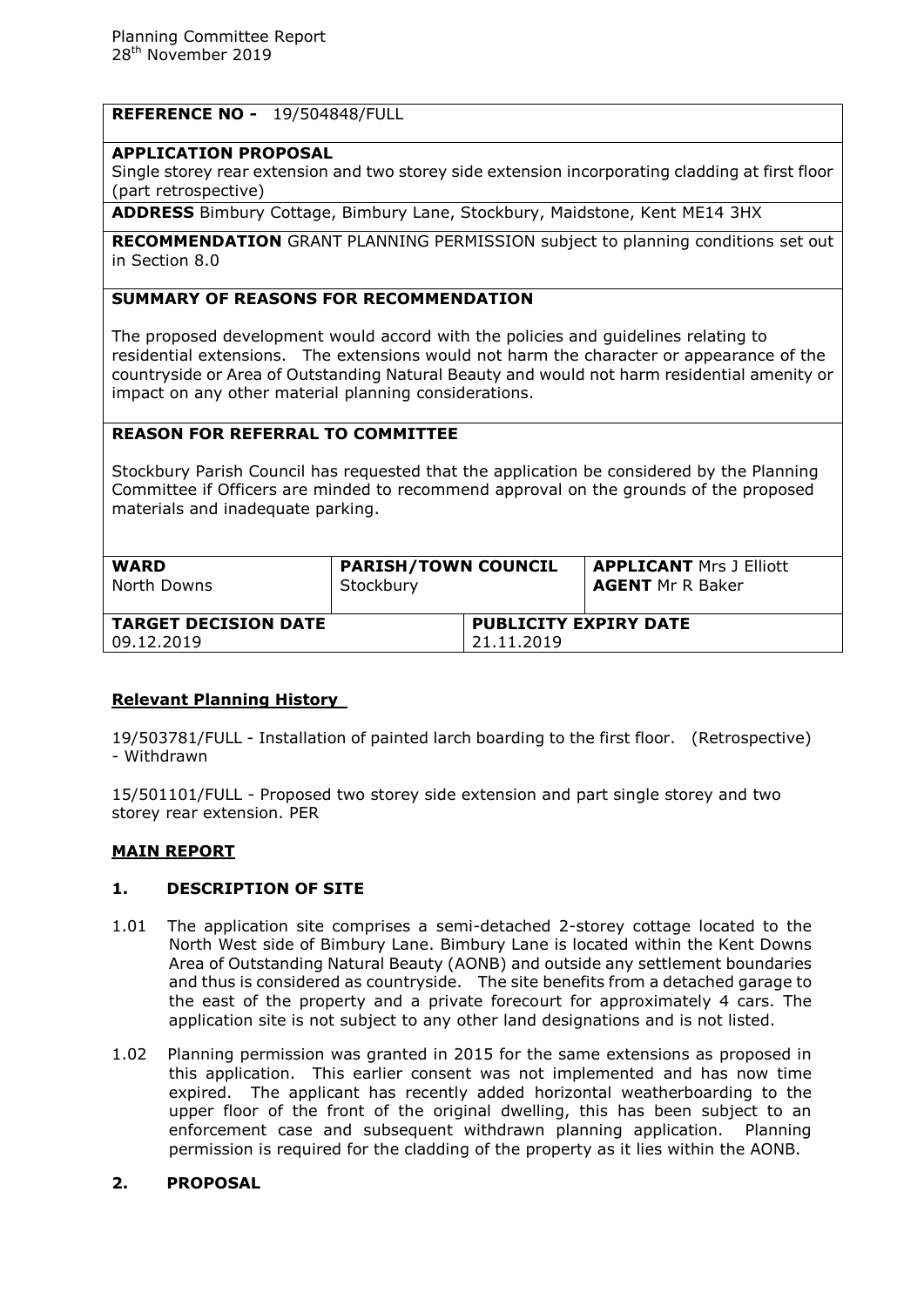- 2.01 The application seeks permission to add a two storey side extension and single storey rear extension. The extension will extend the width of the property by 3.8 metres; it will have a depth of 8.5 metres and will be set in from the principle elevation by 3.3 metres. The eaves height of the two storey side extension will be 4.1 metres with an overall height of 5.7 metres with a pitched gable roof that will be set down from the original apex by 0.8 metres. The two storey side extension will extend beyond the rear wall of the original dwelling by 3.5 metres.
- 2.02 The proposed single storey rear extension will have a depth of 3.5 metres and a width of 7.1 metres. The eaves height of the extension would be 2.2 metres and will have an overall height of 3 metres with a mono-pitch roof.
- 2.03 Internally, the proposal will provide an extended dining and kitchen area on the ground floor and an additional bedroom at first floor with an en-suite. The proposal seeks to increase the amount of bedrooms from three to four. There will be one proposed window in the first floor side elevation.
- 2.04 The external finishes of the proposal will comprise grey slate tiles to match existing roof, larch feather edged board cladding painted black, white PVCU double glazed windows and doors and facing brickwork to match existing. The larch feather edged board cladding has already been erected on the front elevation of the original dwelling.

# **3. POLICY AND OTHER CONSIDERATIONS**

National Planning Policy Framework (NPPF)

National Planning Practice Guidance (NPPG)

Maidstone Borough Local Plan 2017: DM1 – Principles of good design DM30 – Design principles in the countryside SP17 – Countryside

Maidstone Local Development Framework, Residential Extensions Supplementary Planning Document (2009)

#### **4. LOCAL REPRESENTATIONS**

#### **Local Residents:**

4.01 No representations have been received from local residents as a result of the consultation process.

### **5. CONSULTATIONS**

#### 5.01 Stockbury Parish Council

We feel that this application should be refused as the vertical cladding is shown as Black Feather Edge boarding which has already been the subject of enforcement resulting in a retrospective planning application that was objected to by the Parish Council which stated that the vertical cladding should be clay tiles to match existing adjacent attached property. The existing boarding to the front elevation has been erected without planning consent from MBC.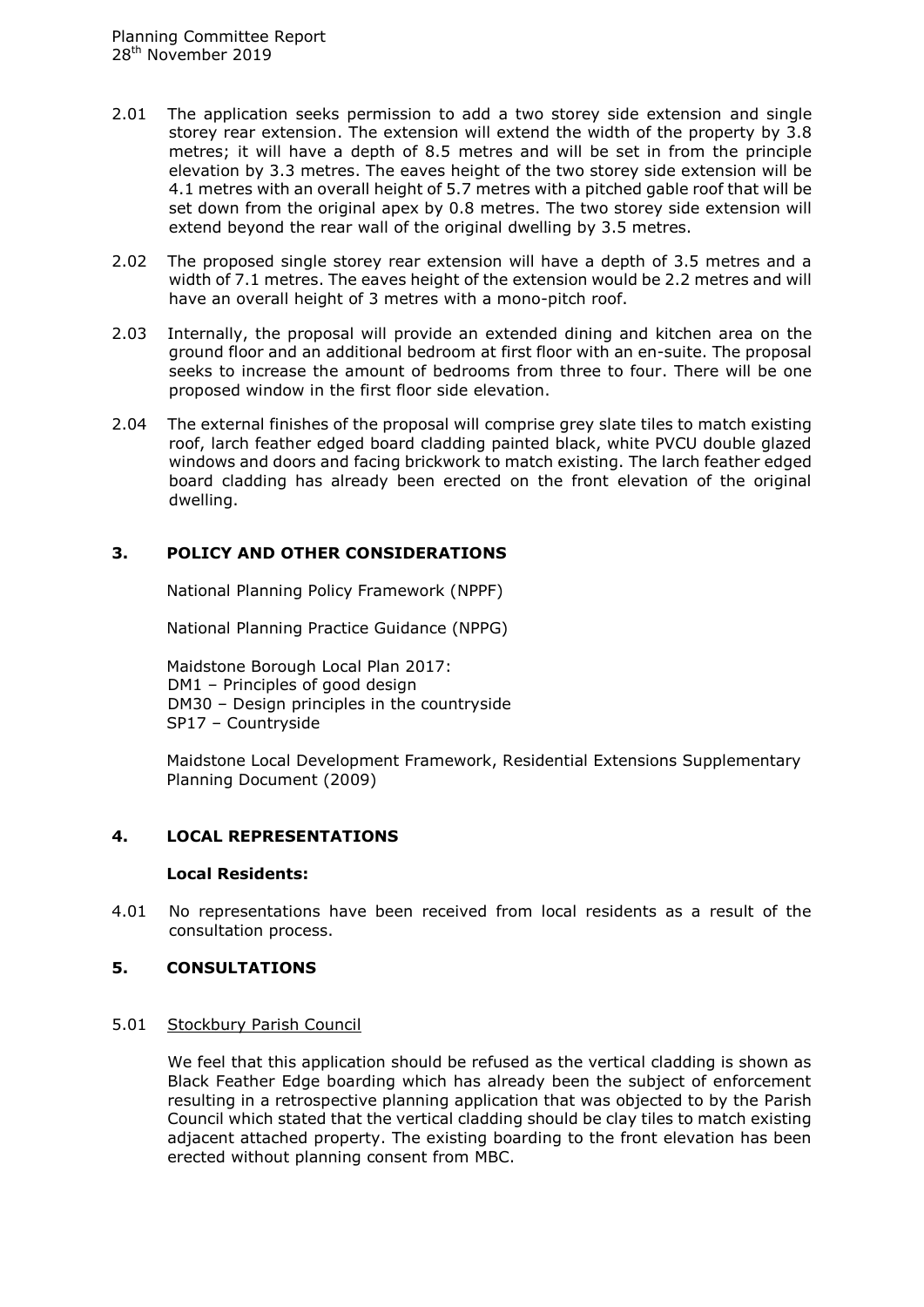The Parish Council also has concerns regarding the inadequate parking at the site, as regularly vehicles associated with property are parked on the blind corner causing a danger to other road users.

### **6. APPRAISAL**

#### **Main Issues**

- 6.01 The key issues for consideration relate to:
	- Design and visual impact of the proposal
	- The potential impact upon the amenities of neighbouring householders.

#### **Design and visual impact**

- 6.02 The application site falls within the Kent Downs Area of Outstanding Natural Beauty. The Council's local plan describes this area as 'a visually prominent landscape that contributes significantly to the boroughs high quality of life. It is an important amenity and recreation resource for both Maidstone's residents and visitors and forms an attractive backdrop to settlements along the base of the Kent Downs scarp.'
- 6.03 Policy SP17 states that the countryside is a sensitive location within which to integrate new development and the Council will expect proposals to respect the high quality and distinctive landscapes of the Borough in accordance with policy DM30. New development in the AONB should demonstrate that it meets the requirements of national policy. This will require high quality designs as set out in policy DM30.
- 6.04 DM30 states that the type, siting, materials and design, mass and scale of development and the level of activity would maintain, or where possible, enhance local distinctiveness including landscape features. Policy DM32 also states that a proposal is well designed and is sympathetically related to the existing dwelling without overwhelming or destroying the original form of the existing dwelling.
- 6.05 Paragraph 4.39 of the Residential Extensions supplementary planning document states that "An extension should not dominate the original building or the locality, and should be subservient to the original dwelling"
- 6.06 Paragraph 4.41 continues "A range of devices are available to subordinate an extension such as set backs, lower roofs, changes in materials or detailing."
- 6.07 Paragraph 5.15 of the Residential Extensions supplementary planning document states that 'where an extension is acceptable in principle, its form should be well proportioned and present a satisfactory composition with the house. Roof shape is critical to creating a successful built form. The pitch of extension roofs should normally be as, or similar to, the main house roof pitch.'
- 6.08 In terms of design, I would consider the proposal to be of a reasonable scale that would not overwhelm or destroy the original characteristics of the main dwelling which is currently an attractive, periodic building.
- 6.09 The two storey side extension will be set down from the original apex and set back from the principle elevation. As a result, the extension would not appear visually incongruous and would be sympathetic to the existing form of the dwelling and the surrounding area.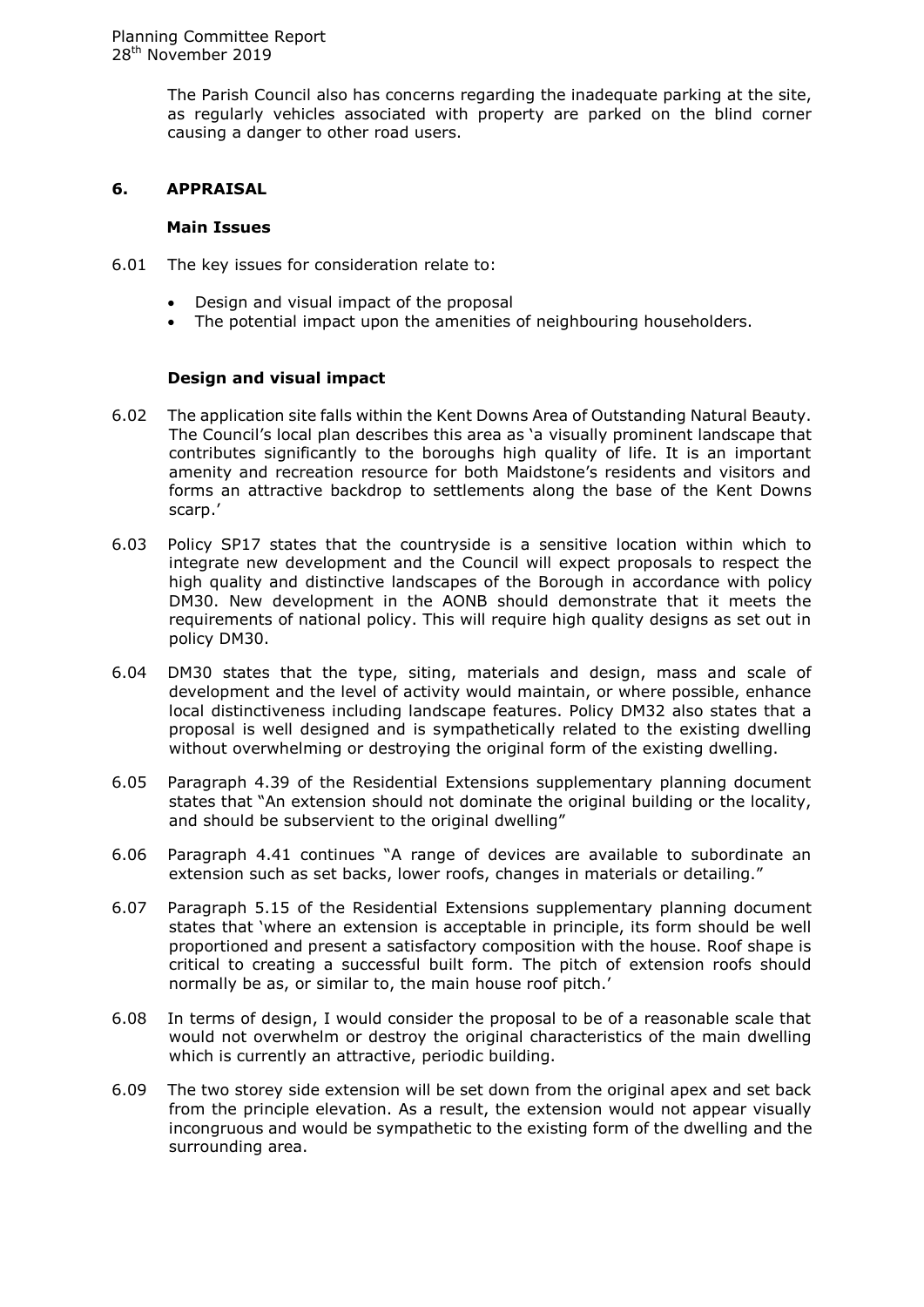- 6.10 Bimbury Lane is a mixed street scene with variety in the design of buildings and it is considered that, in this context, the proposed extension would not appear significantly out of place or out of character with its surroundings.
- 6.11 In regards to the proposed materials (in particular the proposed weatherboarding) the Parish Council have raised concerns regarding the use of vertical boarded as erected. For clarification the weatherboarding erected is horizontal in design.
- 6.12 The landscape and conservation officers both confirm that although the materials would be different to the adjoined neighbouring property, the Kent Downs AONB has a rich tradition of half-timbered and weather-boarding properties and that the larch feather edged board cladding in black would be of a good quality design, colour and material that would not detract from the character of the area and would not be detrimental to the AONB. The Kent Downs Management Plan 2014-2019 also reinforces this assessment.
- 6.13 I would therefore consider the proposal to comply with policies and guidelines within the residential extension SPD and would be acceptable in terms of design and materials.

#### **Impact on neighbouring amenities**

- 6.14 In terms of the two storey side extension, due to the siting and orientation of the application site the proposal would not result in any adverse impacts in terms in terms of loss of daylight or outlook in relation to the neighbouring property to the south west 'Barley Cottage'.
- 6.15 The single storey rear extension will project from the original rear elevation of the dwelling by 3.5 metres. The neighbouring property to the south west has an existing glazed single storey rear extension that runs along the boundary of both properties.
- 6.16 As the neighbouring property to the south west has an existing extension and the orientation of the sunlight faces west I would not consider the proposed single storey rear extension to detrimentally impact 'Barley Cottage' in terms of outlook or loss of light.
- 6.17 The application site is sufficiently set away from other neighbouring properties to not result in a detrimental impact to residential amenities.
- 6.18 The proposed window in the first floor side elevation will not overlook any adjacent properties and therefore I would not consider it necessary to condition the window to be obscure glazed and non-opening above 1.7 metres.

#### **Other Matters**

- 6.19 In regards to the parking, this will not change as a result of the extension. KCC Highways state that properties of 4+ bedrooms should provide 2+ parking spaces on the private forecourt. This property would have ample parking on the private forecourt to comply with this policy. The proposed extension would not create any additional harm to highway safety as the location of parked cars will not change. Therefore, this would not be a justifiable reason to refuse the application.
- 6.20 No trees will be detrimentally impacted as a result of the proposed development.
- 6.21 Policy DM1 of the local plan sets out at point viii that proposals should 'protect and enhance any on-site biodiversity and geodiversity features where appropriate, or provide mitigation.'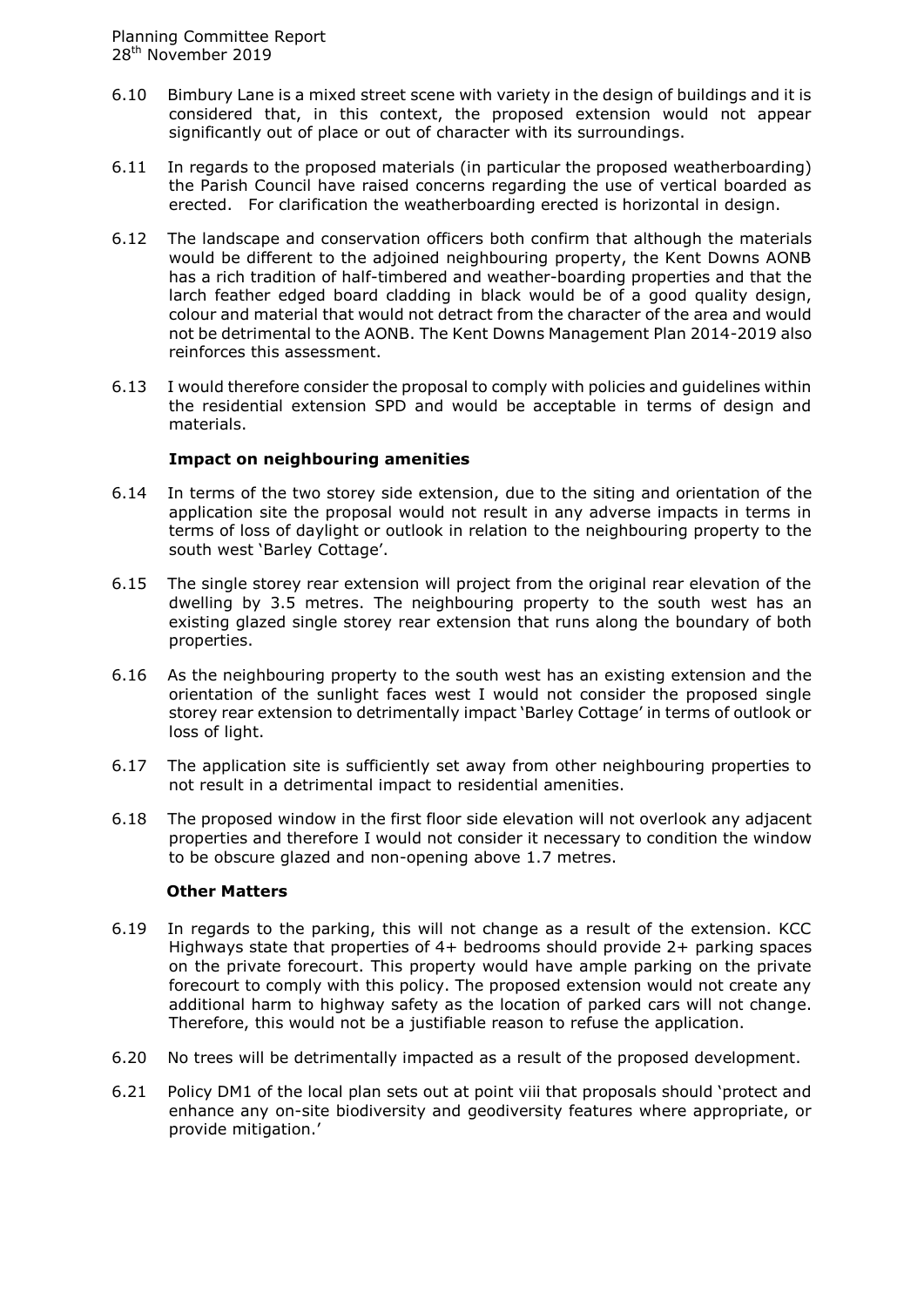Planning Committee Report 28<sup>th</sup> November 2019

6.22 Due to the nature of the proposal and the residential use of the site and the continued residential use, it is not considered appropriate/necessary to require any ecological surveys in this case. However, due to the loss of garden space when compared to the footprint of original dwelling, it is considered appropriate to attach a condition requesting that on-site mitigation/enhancement is provided in the form These can be either provided integral to the proposed extensions or within the site curtilage.

# **7. CONCLUSION**

7.01 The above assessment indicates that the proposed two storey side extension and single storey rear extension to Bimbury Cottage accord with the relevant policies and guidelines within the residential extensions SPD and there have been no objections from the neighbouring householders. On balance, this is an acceptable development and approval is therefore recommended subject to conditions.

# **8. RECOMMENDATION**

GRANT planning permission subject to the following conditions:

1) The development hereby permitted shall be begun before the expiration of three years from the date of this permission;

Reason: In accordance with the provisions of Section 91 of the Town and Country Planning Act 1990 as amended by Section 51 of the Planning and Compulsory Purchase Act 2004.

2) The development hereby permitted shall be carried out in accordance with the following approved plans/drawings:

Householder Application Location plan and block plan 2816/1B Existing and proposed plans and elevations

Reason: To ensure the quality of the development is maintained and to prevent harm to the character, appearance and visual amenity of the area.

3) The external facing materials to be used in the construction of the extension hereby permitted shall be those specified on the approved drawings;

Reason: To ensure a satisfactory appearance to the development.

4) The extensions hereby approved shall not commence above slab level until details for a scheme for the enhancement of biodiversity on the site shall have been submitted to and approved in writing by the Local Planning Authority. The scheme shall consist of the enhancement of biodiversity through either integrated methods into the design and appearance of the extension by means such as swift bricks, bat tube or bricks, or through provision within the site curtilage such as bird boxes, bat boxes, bug hotels, log piles and hedgerow corridors. The development shall be implemented in accordance with the approved details and all features shall be maintained thereafter.